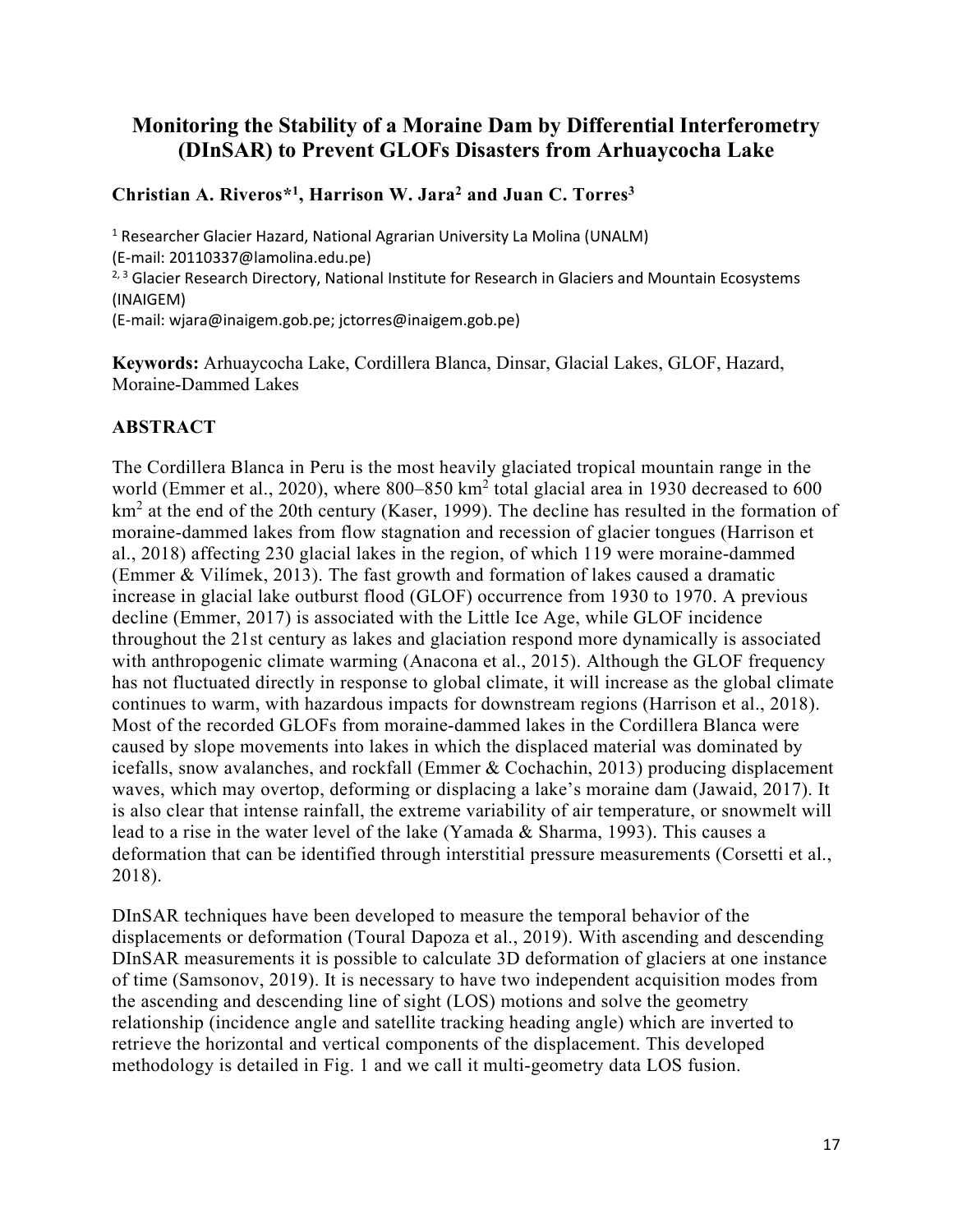The multi-geometry data fusion LOS methodology shows that the moraine dam of Arhuaycocha lake suffered subsidence of 17 cm (Fig. 2). The average subsidence zone was concentrated around the drainage channel (Fig. 2), and the zone of greatest subsidence was recorded at the lateral base. The dam shows higher displacement in the greatest rainfall seasons (Fig. 3). We concluded that subsidence in the moraine dam tracked with continued precipitation in wet months, and the loss of storage in dry summer months triggered rebound.



**Figure 1.** Methodology for multi-geometry fusion of LOS



**Figure 2.** Accumulated vertical displacement for moraine dam Arhuaycocha



**Figure 3.** Daily precipitation and accumulated displacement of the moraine dam Arhuaycocha